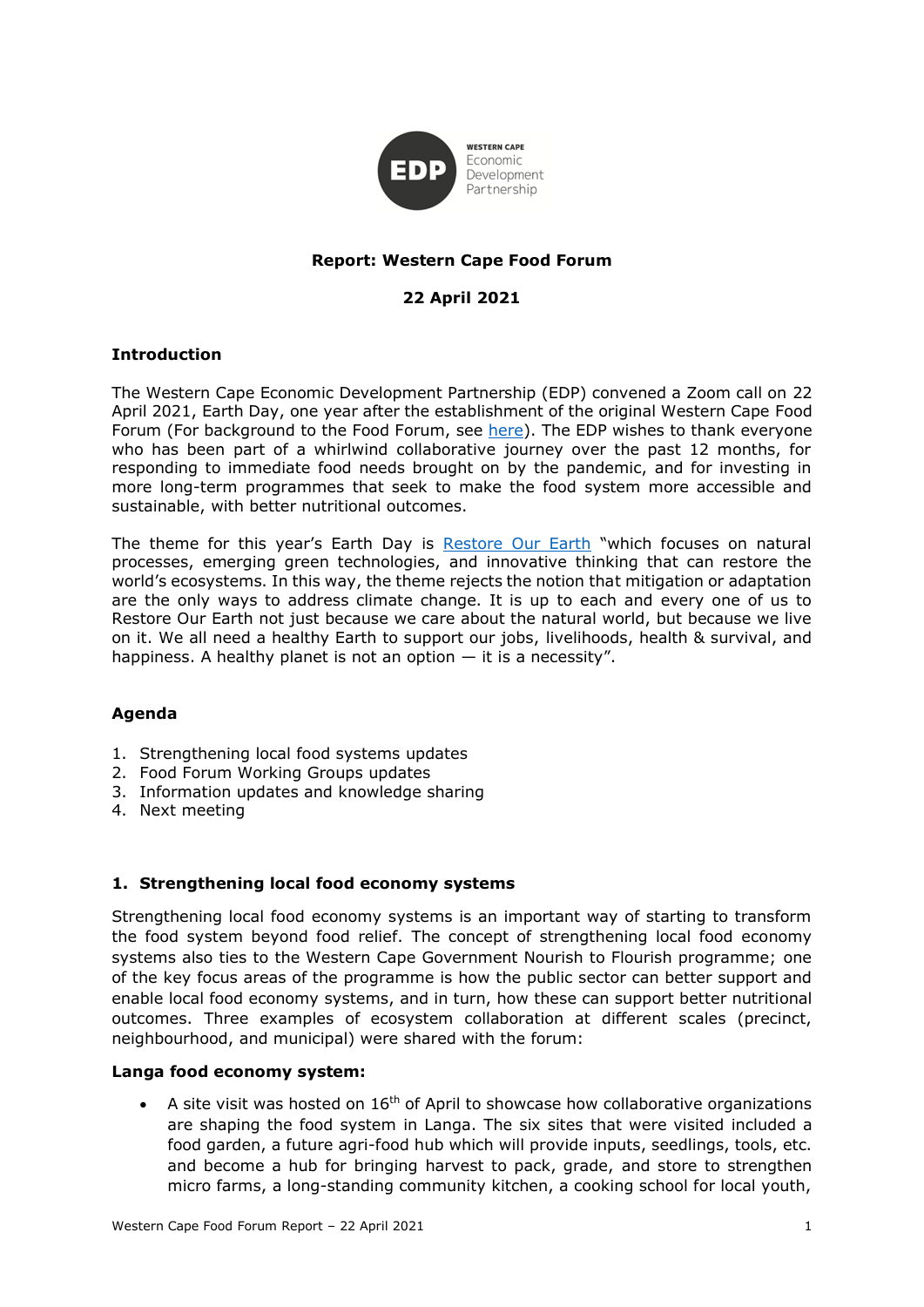a popular local restaurant, a fruit and veg informal trader, and the Langa Quarter which includes the Ikhaya le Langa restaurant, coffee shop, and entrepreneurship hub.

- Key takeaways from the group included the foundational need for food as well as its cultural ties, the opportunity to use food as a gateway to address non-food related issues, the power of relationships with local officials as well as tried and tested NGOs, the need for places of experimentation, and the need for everyone to see themselves as part of a wider interconnected system.
- Feedback was provided to the Forum by Kurt Ackermann [kurt@fairfood.org.za](mailto:kurt@fairfood.org.za) on behalf of the 'strengthening local food economies' working group. A more detailed report of the visit is attached to these minutes.



*Figure 1: Lerotholi food garden in Langa adjacent to site of planned agri/food hub*

### **Greater Knysna Food Security Forum:**

- The Greater Knysna Food Security Forum was created in September 2020 with a vision to address growing food insecurity exacerbated by the pandemic through empowering people to grow their own food (through home, school, church, creche, and community gardens) using sustainable methods. The Forum's impact is focused on individual, familial, and communal levels and work has already begun in a variety of spaces.
- The Forum is comprised of community members, as well as municipal and government partners and aims to break down isolation and redundancy with transparency. It is coordinated through working groups and the groups share information through Google Drive folders.
- The presentation was provided to the Forum by David Thesen [dthesen@gmail.com](mailto:dthesen@gmail.com) on behalf of the Knysna Forum. The full presentation can be accessed [here.](https://drive.google.com/file/d/1Y_dWgZpRe2BLfyGQTA7KXurITh2f_8Q0/view)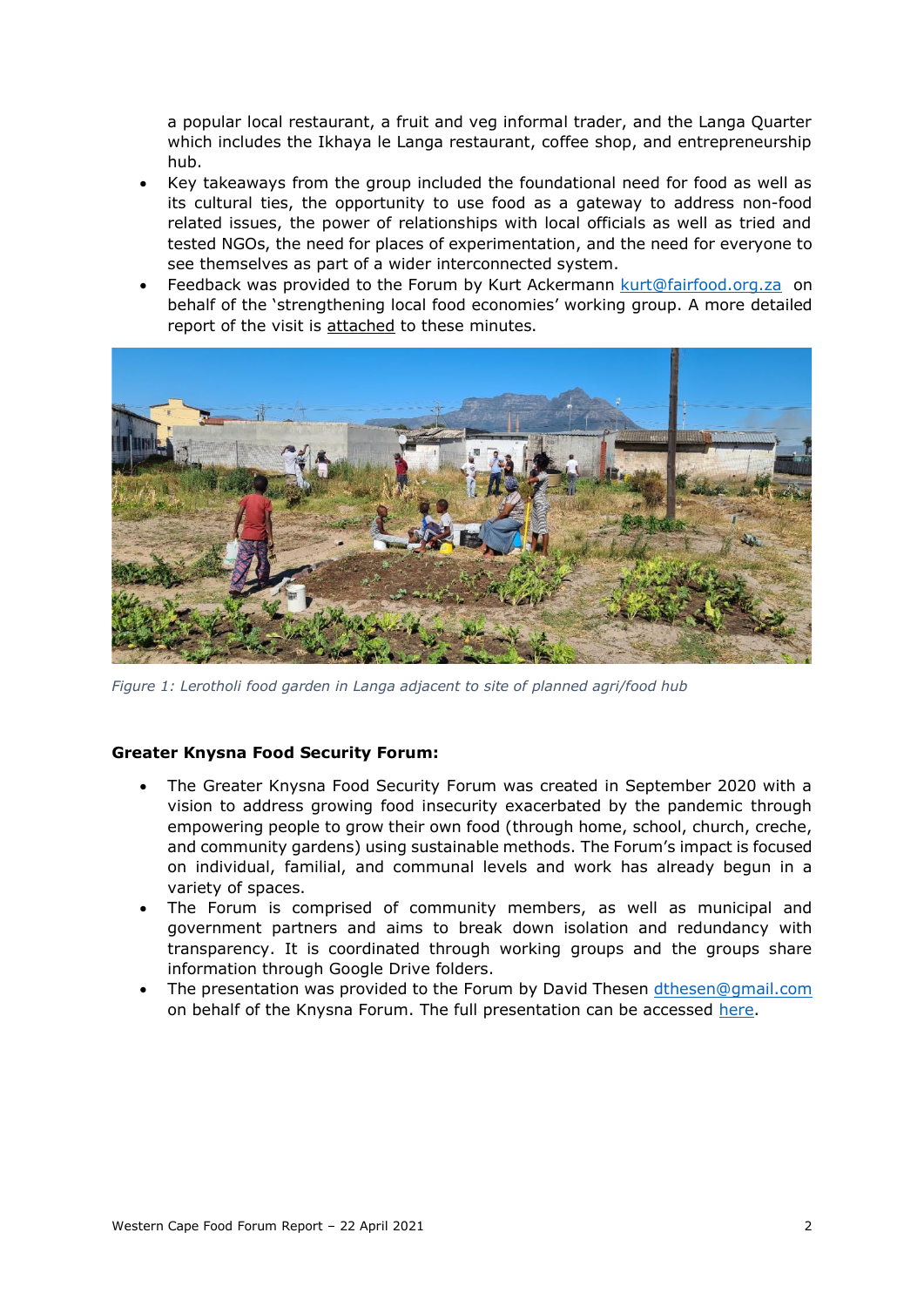

*Figure 2: Members of the Greater Knysna Food Security Forum in action*

#### **V&A Waterfront SOLVE Food Cluster Launch:**

- Last month, SOLVE was launched as a department of the V&A Waterfront and it will become a non-profit that will lead and amplify the Waterfront's build back better work – specifically focusing on the ocean economy and food ecosystem. The strategy is anchored around sustainability, opportunity, and inclusivity.
- To date, 150 small businesses already have access to markets through V&A Waterfront efforts, including the new food incubator at Makers Landing which is focused on providing business skills to food entrepreneurs.
- The Food Cluster will pull together existing efforts, look at the ecosystem and value chain of food, and identify which areas the waterfront can intervene most usefully in to test things and potentially scale them. The advantage of the Waterfront is that it is a private sector entity and offers opportunities for experimentation as a "mini city". The Food Cluster will develop projects (from procurement to waste management) to sort out projects to test, fail, share learnings, build on successes, and create prototypes that can be used outside of the waterfront (hunger, food gardening, waste management are all focus areas).
- For more information contact Heather Parker [hparker@waterfront.co.za.](mailto:hparker@waterfront.co.za)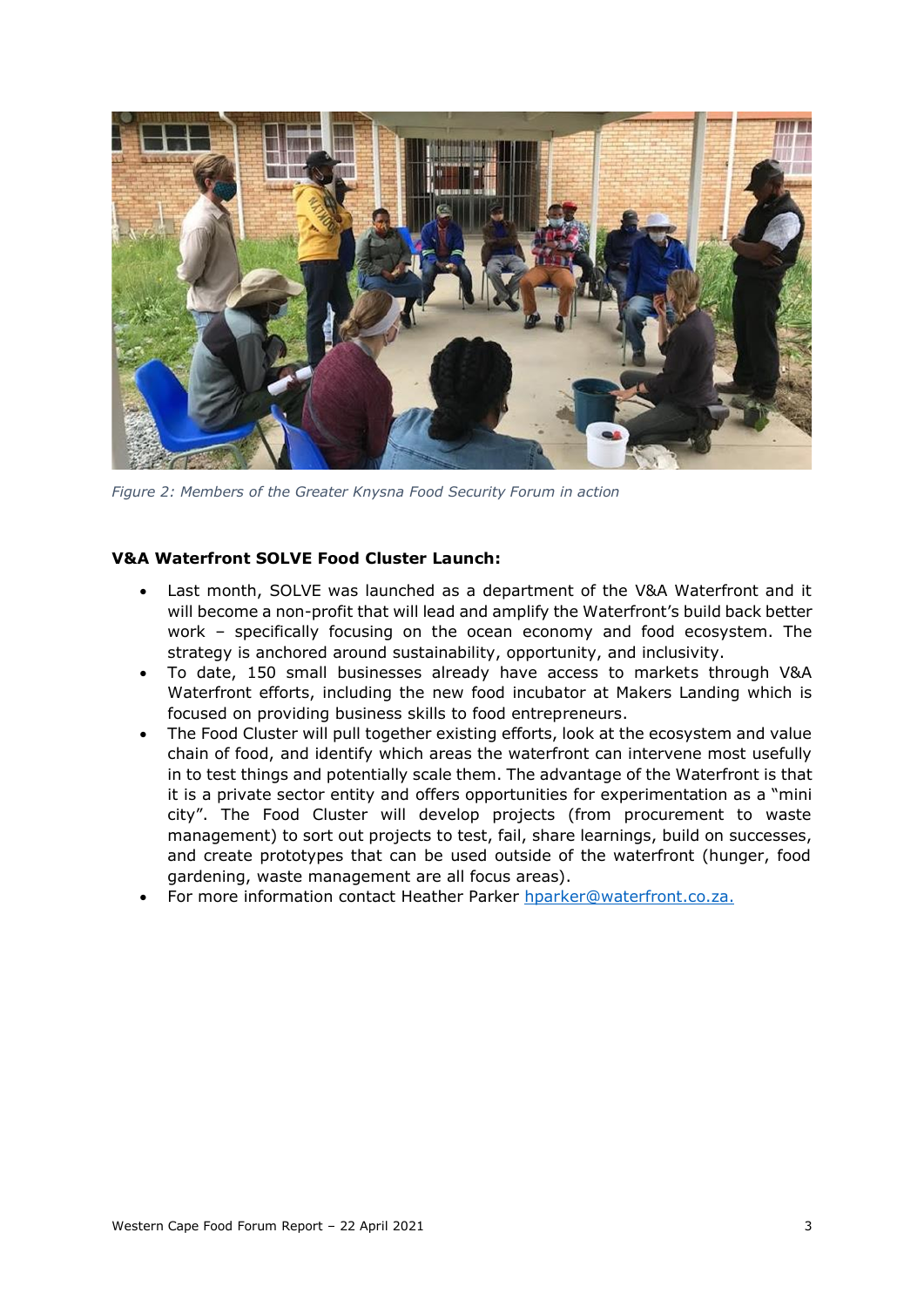# V&A Food Projects

#### FOOD HUB

- Wholesale opportunity to the Waterfront – plus immediacy
- Convenience, consistency, pricing and market access for inclusive small scale and shorter supply chain suppliers.
- Supporting and developing regenerative suppliers • Expanding retail market for small scale food producers.

#### FOOD WASTE

- Major waste categories are: • Food that can be "rescued"
- for consumption • Organic waste that cannot be
- consumed • Inorganic waste
- How can we extract the value in these categories of waste? Zero plastics

#### URBAN FARMING

- Bees
- Seaweed/Aquaculture Urban agriculture/ working
- urban gardens
- Tech solutions



#### INNOVATION SPACE

- How might the Waterfront amplify the innovation agenda?
- Where is the need, and where is the opportunity in Food labs? Plant-based? Vegan? Increasing access to food? Education? Tech solutions?

#### STORY TELLING & THOUGHT LEADERSHIP

- There's a richness of stories about food that need to be told
- Food Indaba/ dialogues and other events
- Documenting the work that is done, and synthesising thought leadership.
- Shared learnings
- Data analysis

# BADGING & BEHAVIOUR

How might behavioural science be enlisted to: o Increase consumer

- awareness?
- o Nudge our food value chain into increasing their support for sustainability, inclusivity and opportunity?

#### FOOD RELIEF

2 • Crisis response is one thing. But food insecurity is always with us. How can we make our response sustainable?



Feedback from participants:

• Amy Murgatroyd (UCOOK) – there has also been a collaboration called KHULISA AMAFAMA between UCOOK, PEDI, and Abalimi Bezekhaya working with four 3 farmers to test a model of production planning for UCOOK's market needs and support them with inputs and mentorship as well as connections to funding from the WCG Department of Agriculture or the Violence Prevention for Urban Upgrade (VPUU). For more information contact  $\frac{am}{\omega}$ ucook.co.za, or view [here.](https://ucook.co.za/good)

### **2. Update from Food Forum Working Groups**

In addition to the site visit hosted by the Strengthening Local Food Economies working group, the Enabling Urban Agriculture working group participated in/attended the Cape Town Together Food Growers Initiative Circular Economy "Waste" Solutions co-learning webinar on 20<sup>th</sup> of April to showcase solutions from the smallest to largest efforts. A replay of the event can be found here: <https://www.youtube.com/watch?v=f6kTyH1az0g>and the group is thinking about ways to become involved in the upcoming International Compost Week in the first week of May.

There has also been a proposal to convene a working group to look at data for development approaches. SA Harvest and Claire McGuinness have both been working in and around data so far, Claire has volunteered to convene a food and development data group. Those interested in participating can respond to this Forum report email or contact Claire directly at [agentmcguinness@gmail.com.](mailto:agentmcguinness@gmail.com)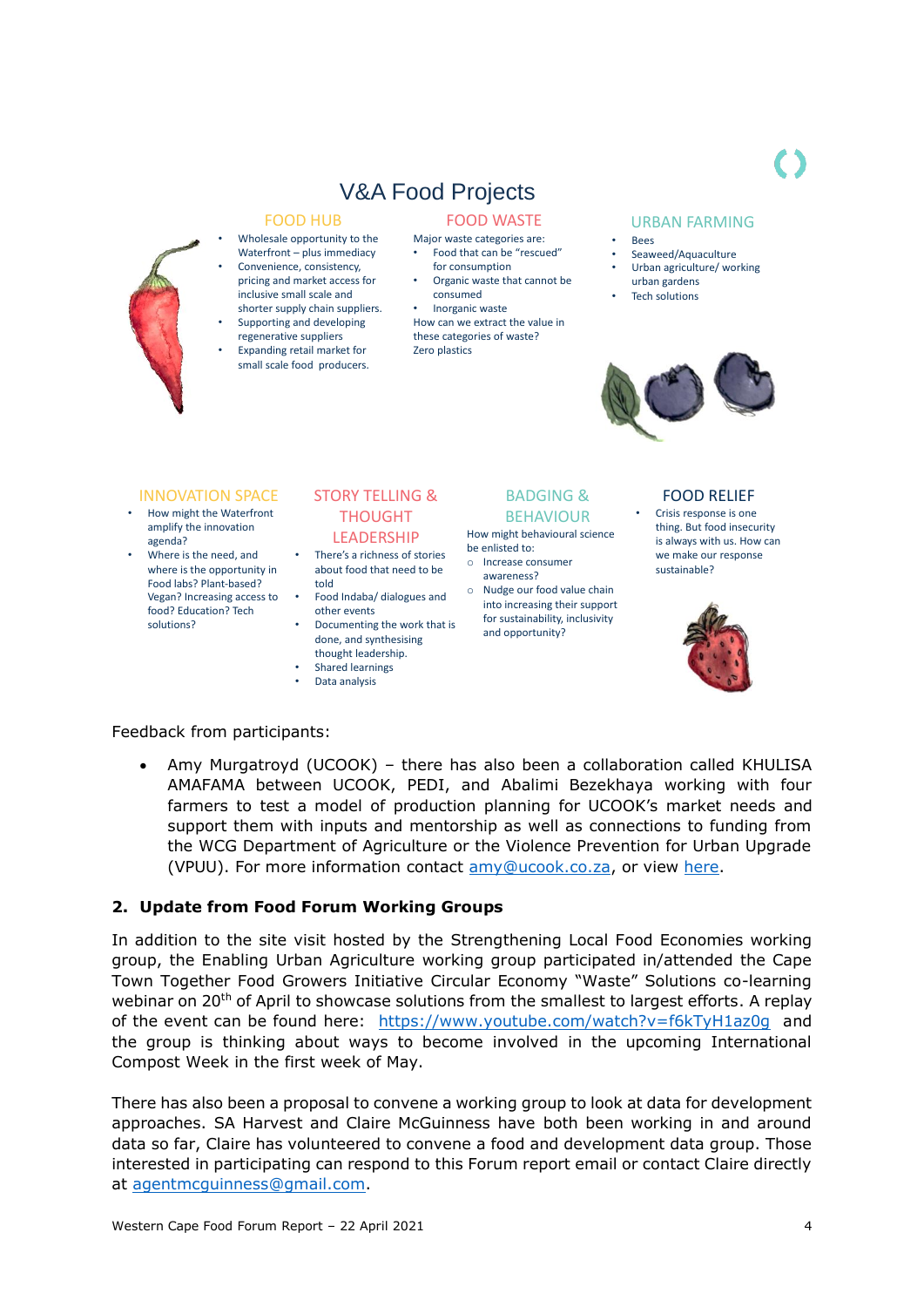### **3. Information updates and knowledge sharing**

- **Food Governance Community of Practice Meeting**: [Impact of Covid on](https://foodsecurity.ac.za/news/small-scale-fishers-not-in-the-same-boat-as-commercial-fisheries/)  [Small-scale Fisheries](https://foodsecurity.ac.za/news/small-scale-fishers-not-in-the-same-boat-as-commercial-fisheries/)
	- o Feedback from Camilla Adelle: fisheries are sometimes fragmented from food systems conversations even though they are an important component of the food system (particularly in Western Cape). Challenges in the fisheries group mirror other challenges in the food system – impact of lockdown, resources leaving communities, relationships with government and permitting.
- **Article -** [Responding to Covid at street level: Working with love to feed hungry](https://www.dailymaverick.co.za/article/2021-04-15-responding-to-covid-at-street-level-working-with-love-to-feed-hungry-children-in-imizamo-yethu/)  [children in Imizamo](https://www.dailymaverick.co.za/article/2021-04-15-responding-to-covid-at-street-level-working-with-love-to-feed-hungry-children-in-imizamo-yethu/) Yethu, Daily Maverick, 15 April.
- **Cape Town Fresh Produce Market**
	- o The [Cape Town Fresh Produce Market](http://www.ctmarket.co.za/) plays an important role in the Cape Town food system. To date, there have been issues with transportation and storage for small actors operating in the food system. ICLEI Africa has been working to identify solutions (such as distributed storage facilities) to reduce costs of transportation through the Cape Town Fresh Produce Market Lever for Increased Nutrition, Food Availability and Economic Participation project
	- More time will be spent in a future Forum to learn about the Cape Town Fresh Produce Market. For more information, see the short video in the link (courtesy Sherwyn Thompson, Cape Town Market): [https://drive.google.com/file/d/1DH2k58j4q8vedbJjDyP9YqbJRRCpemjQ/vi](https://drive.google.com/file/d/1DH2k58j4q8vedbJjDyP9YqbJRRCpemjQ/view) [ew](https://drive.google.com/file/d/1DH2k58j4q8vedbJjDyP9YqbJRRCpemjQ/view)
- **Real Reform for Early Childhood Development (ECD) campaign**
	- o Claire McGuinness drew the attention of the Forum to an ECD reform campaign, as there is a close connection between local food systems and ECDs. The campaign calls for five simple reforms.



- o Further details of the campaign can be accessed [here.](https://www.ecdreform.org.za/)
- $\circ$  The Western Cape Government is also interested in promoting universal access to ECDs, this can provide a potential link between the Forum, the Nourish to Flourish working group, and ongoing ECD efforts.
- **Feedback on submission to EU proposal call:** "Building accountability in action and from the community level in the Western Cape food and nutrition system"